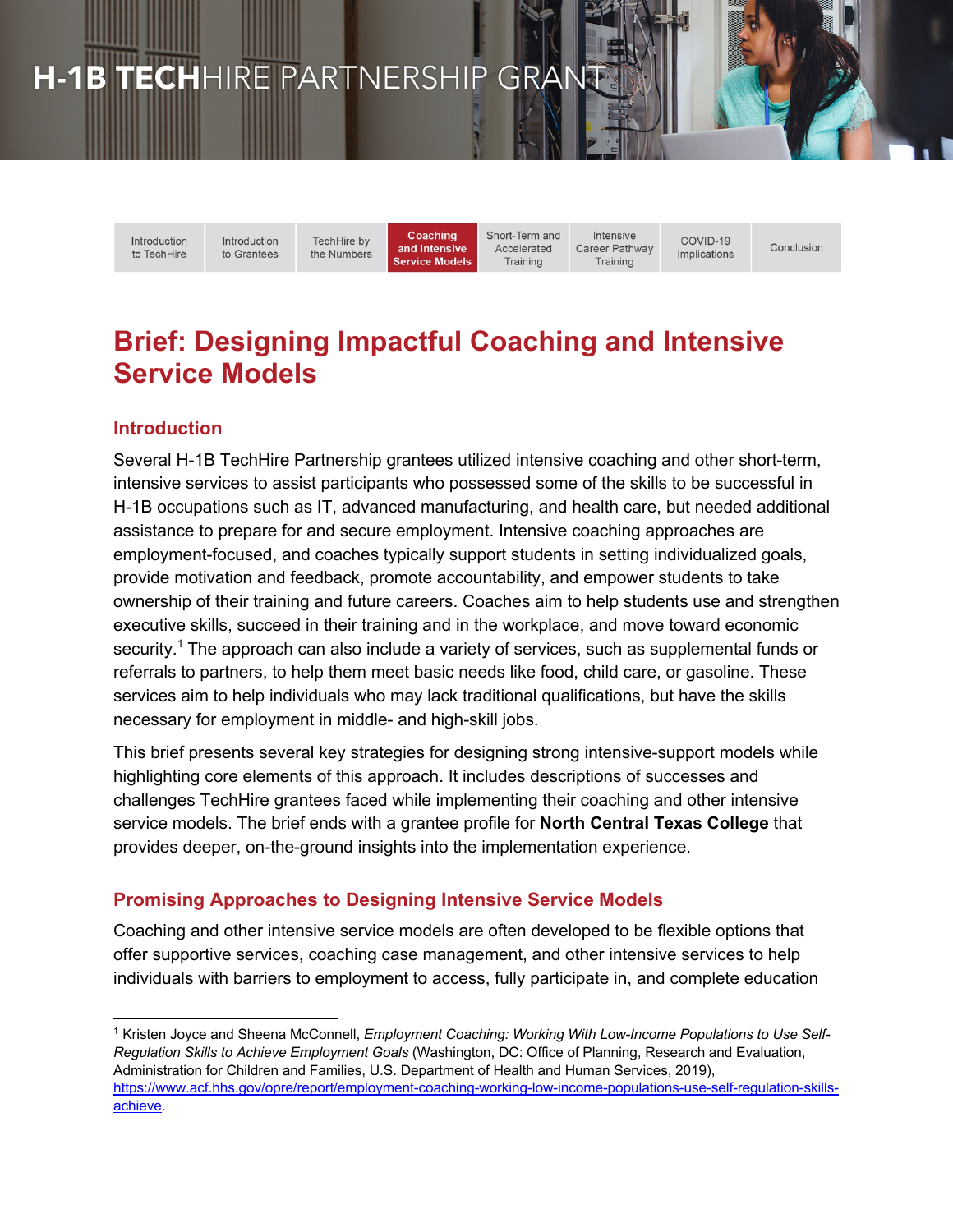and training opportunities. Models may rely on extensive community partnership networks that aid students in meeting basic needs such as transportation, child care, health care, housing, or food that may otherwise impede participation. In some programs, models incorporate researchinformed coaching strategies to build trust and rapport between students and faculty. This approach can also help identify student needs early on, which can increase the likelihood of participation and retention in training opportunities.

A compilation of research and literature, and a synthesis of TechHire grantees' experiences, suggest that the following components play a key role in the success of coaching and other intensive support models:

- **Efforts to build trust, rapport, and executive skills**
- Student-centered goal setting and accountability measures
- Use of community partnerships to coordinate support services

### *Efforts to Build Trust, Rapport, and Executive Skills*

Intensive coaching strategies focus on creating a sense of connection, rapport, and collaboration between coaches and students. Traditional program advisors, and in some cases faculty, are trained as coaches to act as motivators and supporters but do not direct students toward a specific path. Coaches aim to help students develop and strengthen their executive skills to succeed in the labor market. For TechHire grantees, trust building begins as soon as applicants walk through the door, through "get to know you" exercises and other types of assessments. These activities lay the groundwork to retain and engage students throughout training, as well as to learn of and address any challenges they may face along the way.<sup>2</sup> Key aspects of rapport building further include showing empathy, mentoring, and celebrating student accomplishments.

### **What Are Executive Skills?**

Executive skills are the skills that individuals use to set and achieve goals. They include the ability to do the following:

- Plan
- Prioritize
- Initiate a task
- Manage one's time
- Get organized
- Sustain attention

See more in this document.

Emerging research suggests that self-regulatory or executive skills are a key component to entering and advancing in the workforce. These skills enable an individual to finish tasks, stay organized, and control emotions.<sup>3</sup> Stress, adversity, trauma, and/or poverty may impede one's ability to develop or call upon these skills.<sup>4</sup> While executive skills are developed in early

<sup>2</sup> H-1B TechHire Program, *Engaging Youth TechHire Participants to Increase Retention* (Washington, DC: U.S. Department of Labor, Employment and Training Administration, 2019), https://h1btechhire.workforcegps.org/resources/2019/11/19/15/59/Engaging-Youth-Participants-to-Increase-Retention.

<sup>3</sup> Joyce and McConnell, *Employment Coaching*.

<sup>4</sup> Elizabeth W. Cavadel et al., *Self-Regulation and Goal Attainment: A New Perspective for Employment Programs* (Washington, DC: Office of Planning, Research and Evaluation, Administration for Children and Families, U.S.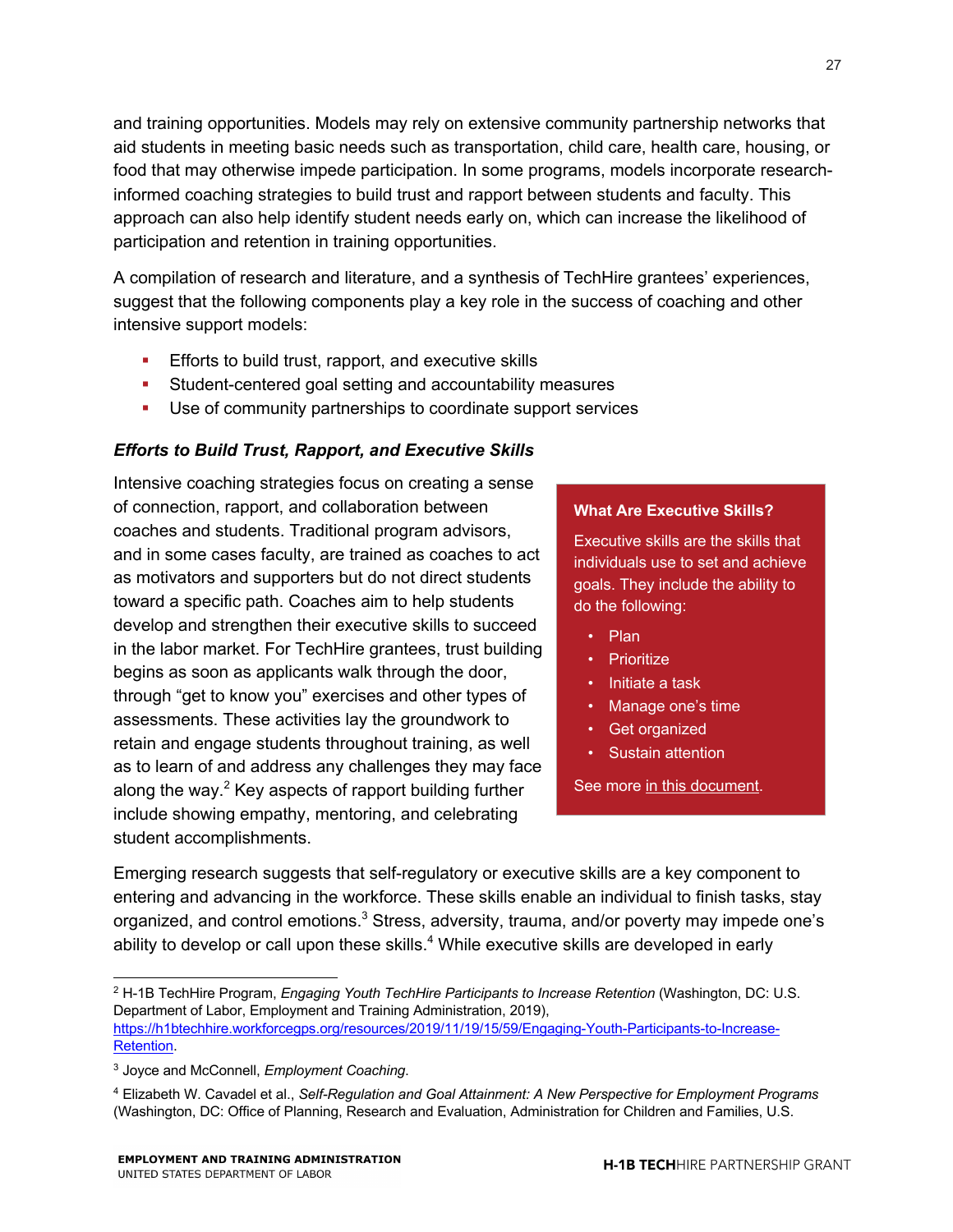childhood, they are malleable and can be cultivated, learned, and developed through practice; the more they are used, the stronger they become. <sup>5</sup> Additionally, research indicates that interventions can strengthen these capacities, and workforce and human service programs have used coaching techniques to strengthen executive skills, support student-driven goals, and ultimately improve employment outcomes.<sup>6</sup>

To support strong employment outcomes, research and literature suggest that the best way to improve executive skills is to simply practice them.<sup>7</sup> This may be supported through coachstudent interactions that build, implement, and track each student's training plan; identify and set employment goals *(see page 43)*; and help the student prepare for and conduct job searches. Each requires students to draw upon their executive skills to avoid distractions, regulate emotions, initiate and complete tasks, organize and prioritize their thinking, and plan ahead.

An intensive coaching model is a foundational aspect of the TechHire program implemented by grantee **North Central Texas College (NCTC)**, based in Gainesville, Texas. Coaches at NCTC act as mentors to students and help them identify and navigate their chosen training paths. NCTC uses motivational interviewing techniques to build trust with participants and surface their needs. They attribute the success of this approach to a high degree of student engagement and retention, particularly among young people ages 17 to 29 *(see the grantee profile on page 31 for more information)*.

### *Student-Centered Goal Setting and Accountability Measures*

Recognizing the need to build executive skills, especially

**Motivational interviewing** is a goal-oriented, participantcentered approach to help students overcome obstacles to achieve positive behavior change. Coaches use conversational tactics—such as reflective listening, openended questions, empathy, and affirmations—to help motivate participants to achieve their goals.

See more in this guide.

among people who have experienced trauma or poverty, many TechHire grantees applied student-centered approaches to their coaching models. Such approaches challenge the more typical case management activities, which tend to focus on removing barriers and placing participants into training. Goal setting and accountability measures that are student-centered can help programs offer systematic guidance and support while building personal agency and an increased sense of responsibility and achievement. When students are challenged and

Department of Health and Human Services, 2017), https://www.acf.hhs.gov/opre/report/self-regulation-and-goalattainment-new-perspective-employment-programs.

<sup>5</sup> LaDonna Pavetti, *Using Executive Function and Related Principles to Improve the Design and Delivery of Assistance Programs for Disadvantaged Families.* (Washington, DC: Building Better Programs*,* Center on Budget and Policy Priorities, 2015), https://socialinnovation.usc.edu/files/2014/12/Pavetti-Executive-Function.pdf.

<sup>6</sup> Nina Castells and James A. Riccio, *Executive Skills Coaching Plus Incentives in a Workforce Program*, (Washington, DC: MDRC, 2020), https://www.mdrc.org/publication/executive-skills-coaching-plus-incentivesworkforce-program; Joyce and McConnell, *Employment Coaching*.

<sup>7</sup> Joyce and McConnell, *Employment Coaching*.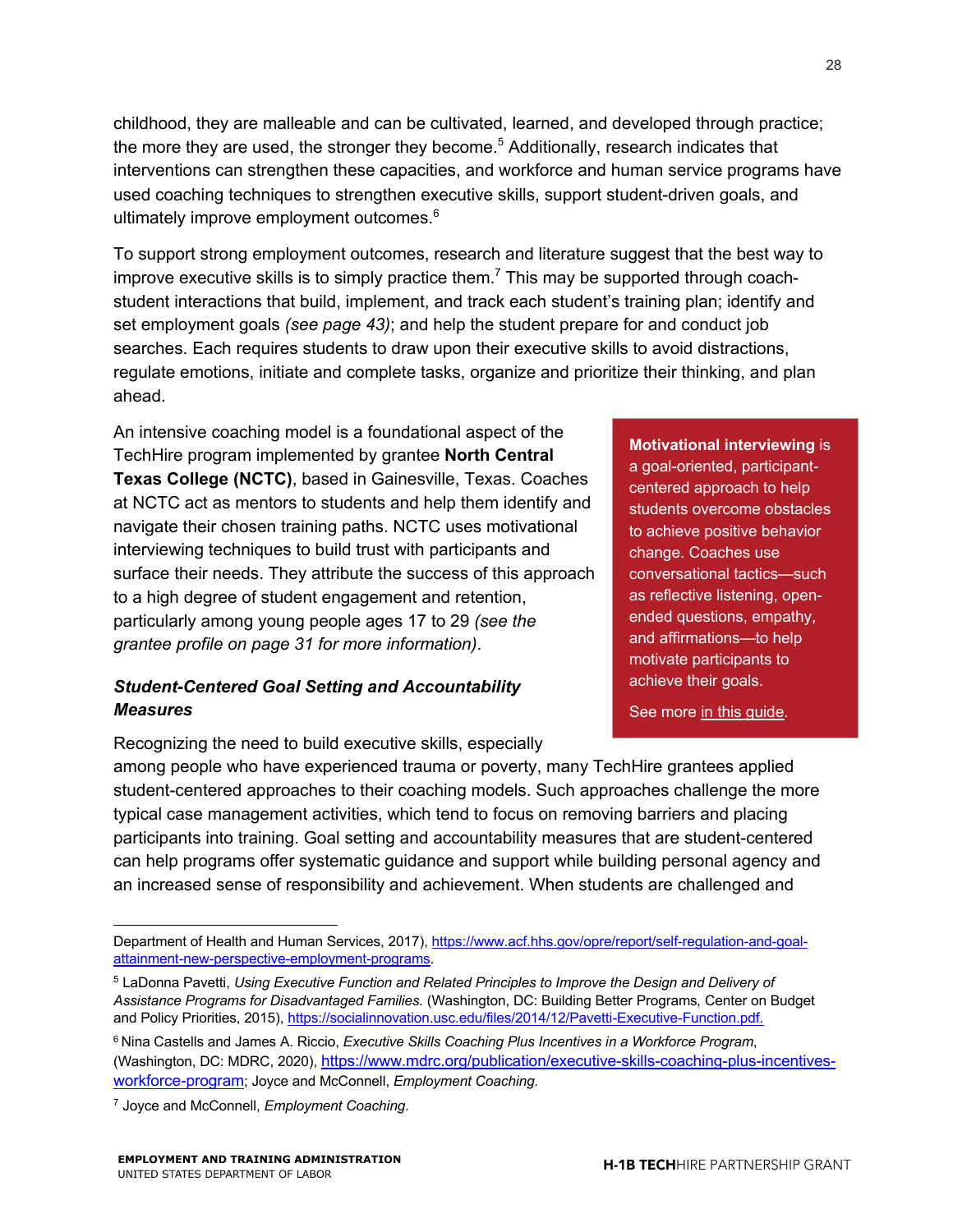receive support to take control of their plans and track their own progress, they also build skills that can help them succeed in the workplace. $8$ 

**Midlands Technical College**, based in Columbia, South Carolina, holds students accountable for their own success from the moment they become engaged in the program. Staff members focus on developing trusting relationships with students through one-on-one advising sessions. These sessions occur early in the program so that staff members can learn more about students' goals, discuss any supportive services they may need (such as transportation or child care), and provide referrals for those services.<sup>9</sup>

Similarly, **NCTC** builds student agency through coaching sessions that encourage students to create their own paths to success based on long-term goals. Sessions focus on identifying skills, discovering interests, and setting educational and career goals for the grant period and beyond. Coaches and students work together to identify challenges, and coaches make connections to supportive services to address them. Within the TechHire program, NCTC offers funds for child care and supplies, among other needs. Coaches also help match students to internship opportunities and prepare them for interviews and employment*.*

### *Leveraging Community Partnerships to Coordinate Support Services*

Recent research on workforce training programs has revealed that common challenges to participant retention and success include financial difficulties, a lack of child care, scheduling conflicts, caring for a family member, health concerns, and transportation. Such hurdles are consistent with the challenges that individuals with barriers to employment often experience.<sup>10</sup> While it is important for TechHire grantees to acknowledge and address these needs, they cannot address them alone or in a vacuum. As prior U.S. Department of Labor Employment and Training Administration grantees have found, establishing relationships with trusted community partners can help TechHire grantees connect participants with the supports needed to overcome challenges to participation and, later, employment. Partners may include communitybased organizations or public agencies that provide specialized services such as accessible transportation, cash assistance, affordable housing, child care, and more. Partnerships are a two-way street and require time, effort, and coordination, but forming mutually beneficial partnerships makes for a more robust, high-value, and sustainable relationship.<sup>11</sup>

**State Technical College of Missouri**, based in Linn, Missouri, formed the partnerships needed to support students through their participation in a local group called the *Unmet Needs* 

<sup>8</sup> Castells and Riccio, *Executive Skills Coaching*.

<sup>&</sup>lt;sup>9</sup> H-1B TechHire Program, Engaging Youth Participants.

<sup>10</sup> Institute for Women's Policy Research, *Supportive Services in Workforce Development Programs: Administrator Perspectives on Availability and Unmet Needs* (Washington, DC: Institute for Women's Policy Research, 2020), https://iwpr.org/iwpr-general/supportive-services-in-workforce-development-programs-administrator-perspectives-onavailability-and-unmet-needs/.

<sup>11</sup> Jacqueline Rhodes and Amy Laura Arnold, *Tips for Integration: It Takes Two (or More!) to Make a Thing Go Right*  (Washington, DC: National Resource Center for Healthy Marriage and Families*,* 2019), https://healthymarriageandfamilies.org/library-resource/tips-integration-it-takes-two-or-more-make-thing-go-right.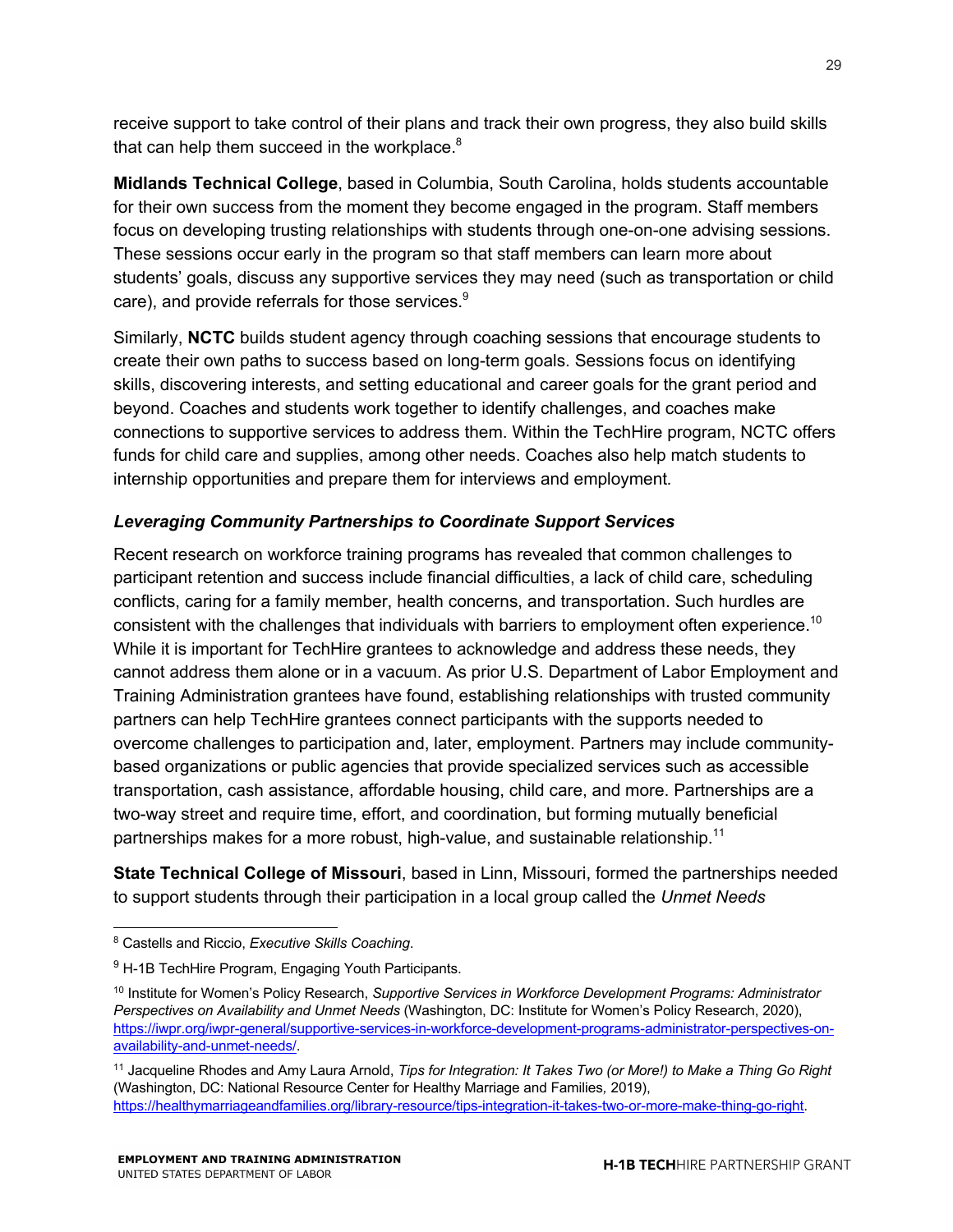*Committee*. This committee, which consists of about 50 member organizations, includes nonprofits, public agencies, and business entities. It provides members with an opportunity to come together to focus on how they can collaboratively serve common participants more effectively. Members look for mutually beneficial ways to work together. For example, one partner may provide case management services to participants who need training, and another may be able to offer a pipeline to a training program that fits their needs. Working together makes both partners stronger, and drawing on their combined resources enables them to offer more incentives to employers and other potential partners.<sup>12</sup>

## **Conclusion**

As both workers and training providers adjust to the economic shifts brought on by COVID-19, intensive coaching and support services are more important than ever. Many training participants are struggling to make ends meet while also facing challenges related to physical health, mental health, and child care, among others. The strategies outlined in this brief demonstrate how a range of organizations, including community colleges, nonprofits, and workforce boards, can take steps to implement and/or enhance offerings to help participants identify their own barriers and challenges, develop agency to take control of those challenges, connect to needed supports, persist through training, and secure a job that enables them to achieve their career goals.

<sup>12</sup> H-1B TechHire Program, *Sustaining and Leveraging Community Partnerships: H-1B TechHire Peer Learning Group Call Summary* (Washington, DC: U.S. Department of Labor, Employment and Training Administration, 2019), https://h1btechhire.workforcegps.org/resources/2019/04/30/19/46/TechHire-Peer-Learning-Group-Call-Summary.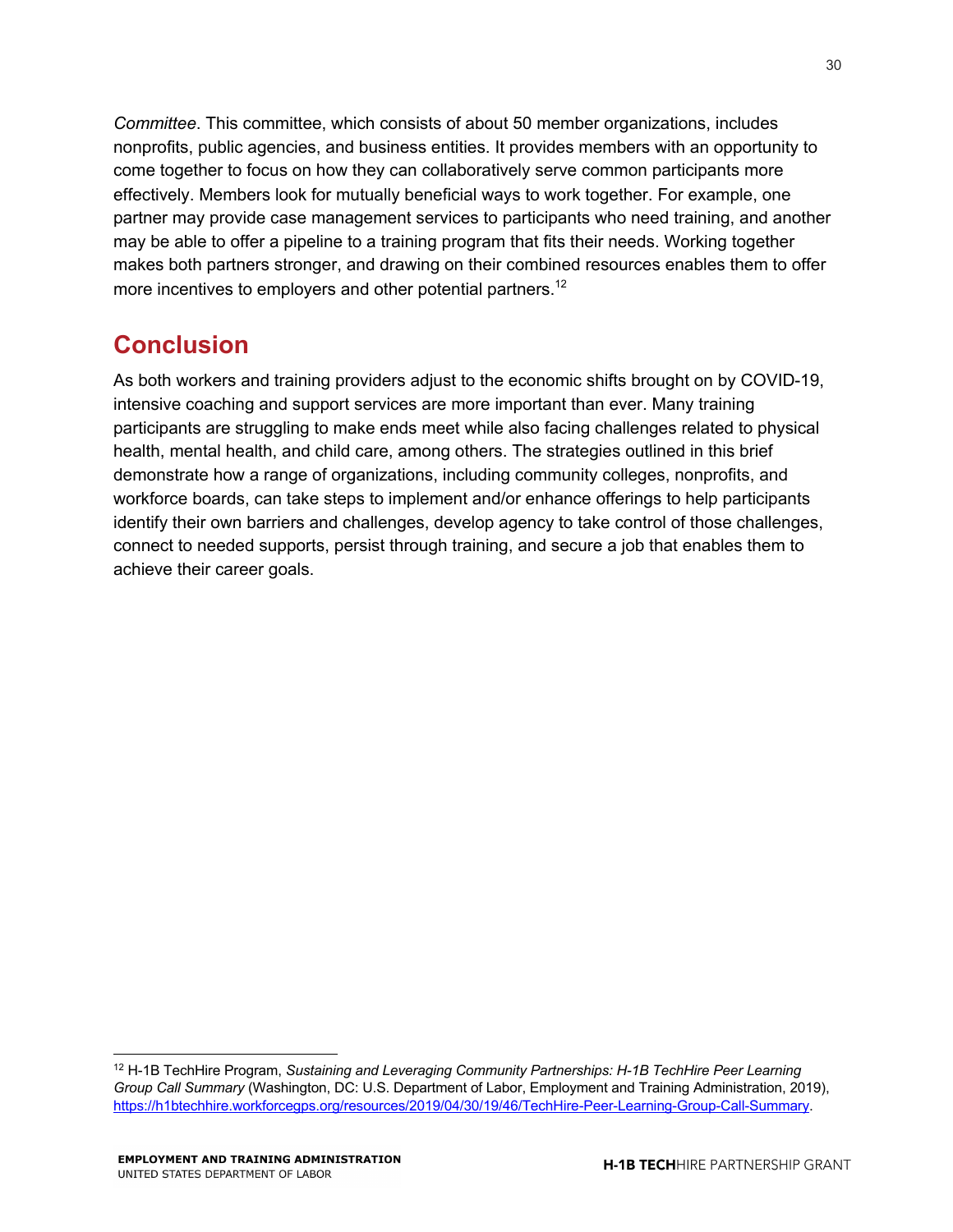### **GRANTEE PROFILE**

# **North Central Texas College** *Coaching Participants into Careers*

The North Texas TechHire Partnership is led by North Central Texas College (NCTC) and includes partnerships with its local workforce board, education and training providers, chambers of commerce, and a small-business development center. The college provides advanced manufacturing and IT training to target populations that include out-of-school youth and young adults ages 17 to 29 who face barriers to training and employment, as well as adults who are unemployed and underemployed. NCTC offers all participants supportive services as needed, including college transition courses, transfer preparation, peer tutoring, child care assistance, and coaching

#### **About InsideTrack**

InsideTrack's proprietary coaching model is targeted to college students and designed to increase retention and program completion. Learn more on the organization's website: insidetrack.org/coaching.

services, which are offered by InsideTrack, a nonprofit based in Portland, Oregon.

This profile focuses on a key feature of NCTC's program design: the grantee's coaching component, which is based on the InsideTrack model. NCTC's TechHire leaders are longtime advocates of coaching, which is used as a strategy to help students navigate their program of choice and identify solutions to address barriers along the way. The InsideTrack model is an appreciative inquiry coaching strategy focused on participant-driven goal setting and intensified engagement between staff members and participants.

### **Coaching Implementation Strategies**

Reflecting on their TechHire experience, NCTC leaders shared several key lessons learned related to coaching and other intensive services. Here's a look at five best practices that emerged from NCTC's TechHire initiative.

#### *Create a Culture of Coaching*

In rolling out the coaching model, NCTC leaders worked with staff members in several departments to increase buy-in across the college. In doing so, the leadership team was careful to introduce coaching as a "different" (as opposed to "better") model, and it shared data-driven examples of the positive impacts coaching can have on students to help overcome this resistance. Before the coaching approach was implemented, advisor-student interactions were a series of transactional meetings, with the occasional transformational meeting. Now, transactional interactions are the exception to the rule. Previous interactions often included students asking questions of advisors, with advisors providing answers. With coaching, when students have questions, coaches respond with questions and support students in coming up with the answers. This allows students to develop the necessary skills to process their situations, explore the options, and make decisions, developing lifelong skills. College leaders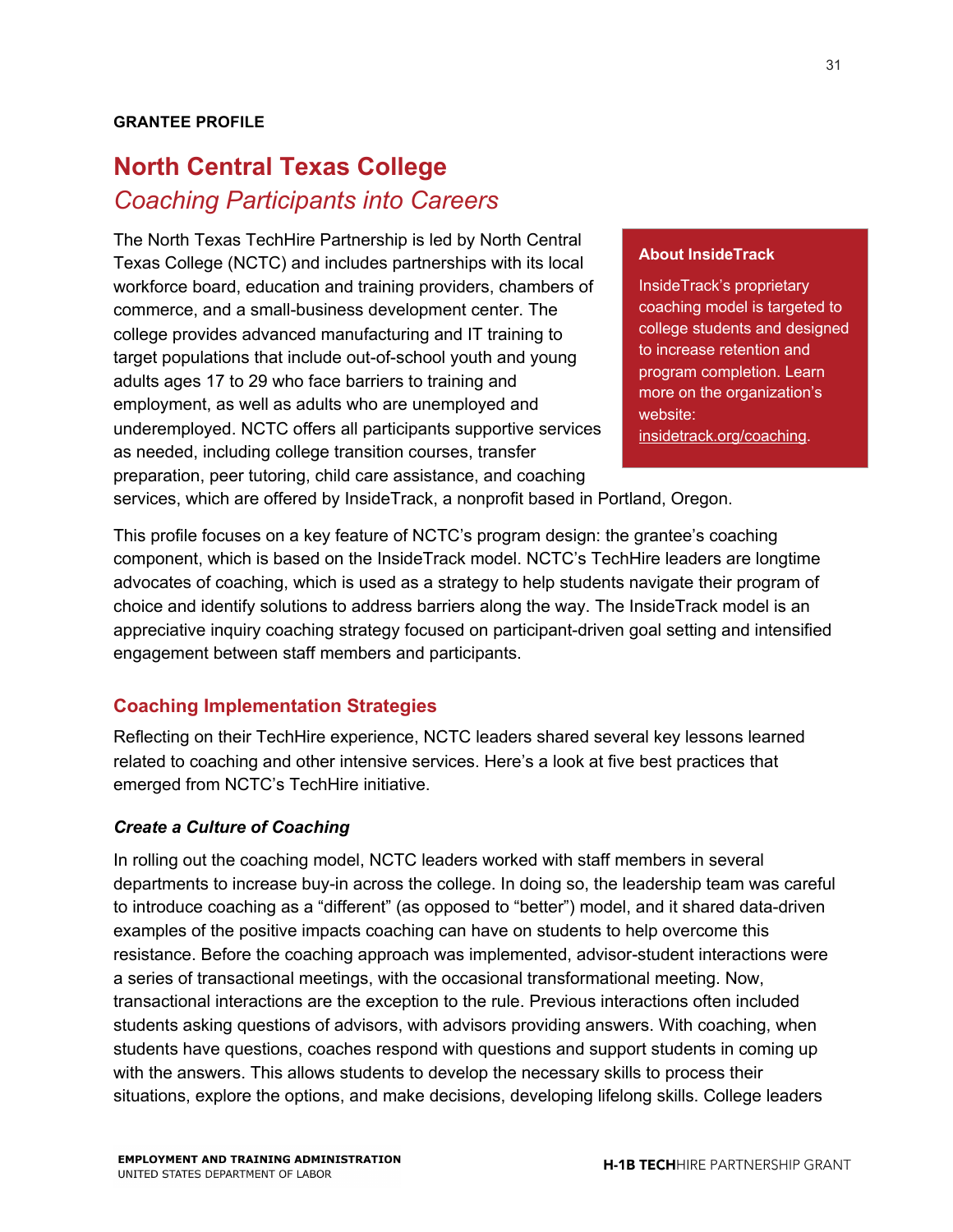are advocates of the model, and all faculty who interact with students complete training. This has allowed NCTC to create a culture of caring at the institution, where all student interactions are intended to be transformational versus transactional.

### *Frequency and Consistency Are Critical*

NCTC highlights the importance of having consistent meetings with students. Coaches meet with each student at the start of their training. At that time, the student and coach decide together how often they will meet and both commit to maintaining that schedule. NCTC has found that more frequent sessions contribute to both stronger relationships and more effective engagement, and they help students stay attached to their long-term goals. Having coaches serve as accountability partners makes it more difficult for students to walk away.

*"The TechHire program has been the turning point in reaching my educational goals. Not just through the monetary support but the coaching, encouragement, and resources provided have helped me achieve not only the certifications I hoped to gain but also finish my first official degree. I almost quit after my second semester, I had bitten off more than I could chew. After the end of the semester, I received a call from my new coach asking how I was doing, if I was planning to come back to school, and how they could assist me. Through the last year, they have played an even bigger role in my completion of school, as I had to quit working and needed extra financial assistance to do this. On top of all the boot camps and coaching offered, TechHire has given me*  the support and assistance that I have never received before in a school environment, and I will *be forever grateful."* 

**—NCTC TechHire participant**

### *Active Listening Helps Identify and Mitigate Barriers to Completion*

The heart of the coaching model is asking open-ended questions and listening rather than offering advice right away. This approach gives students an opportunity to explore career options by thinking through them aloud, with the coach as a guide. Through active listening and motivational interviewing, the coach builds trust, understands various aspects of a student's life, and gains insight into internal and external factors that may impact participant retention and completion. With this approach, coaches are proactive and can anticipate student challenges before they interfere with participation.<sup>13</sup>

<sup>13</sup> H-1B TechHire Program, *Engaging Youth Participants.*